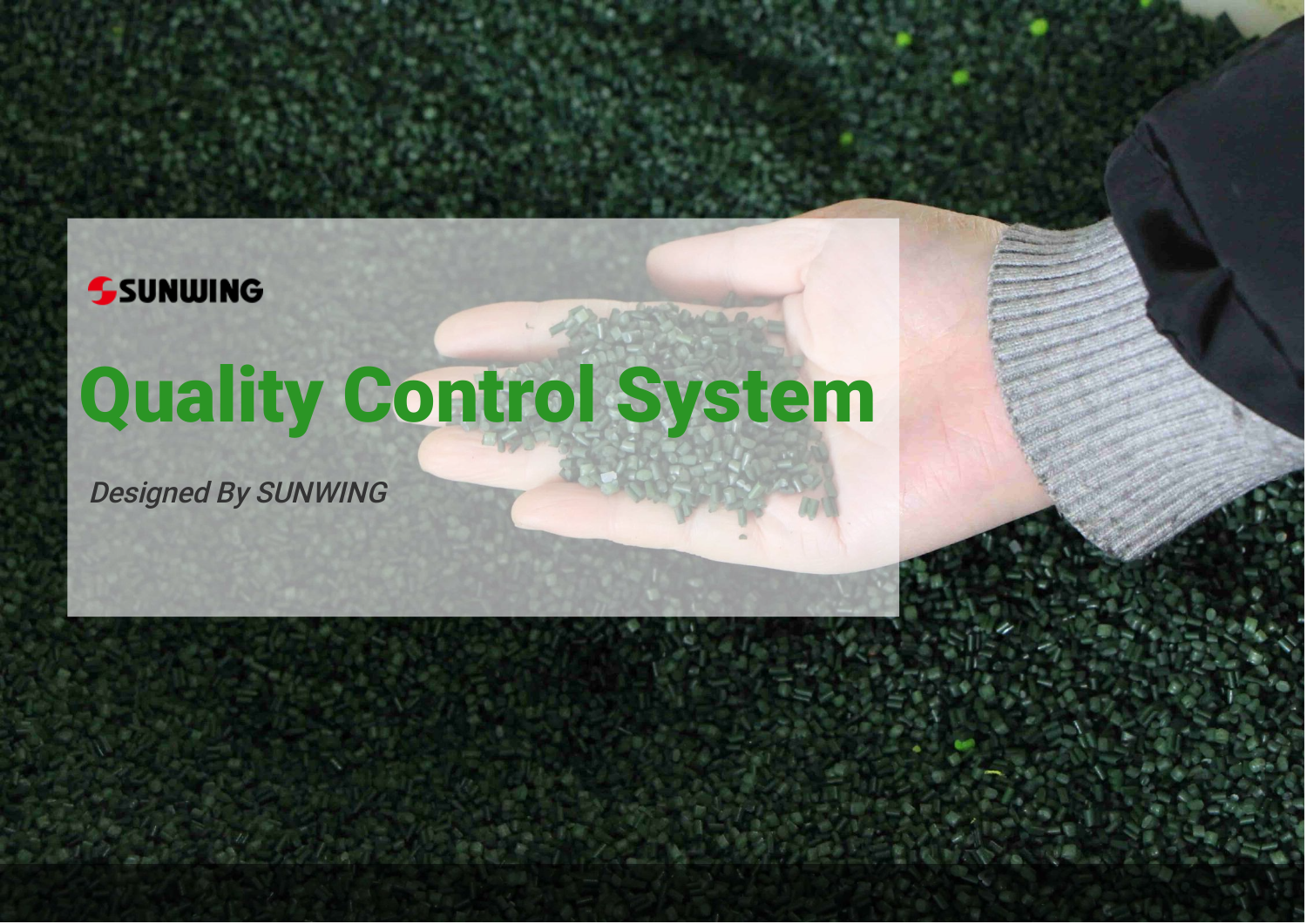### **SUNWING Quality Control System Overview**



Quality control is essential to building a WIN-WIN business and keeping long term cooperation.This article will give you a comprhensive introduction through flow chart, inspection team, inspection equipment, inspection standard, and inspection report.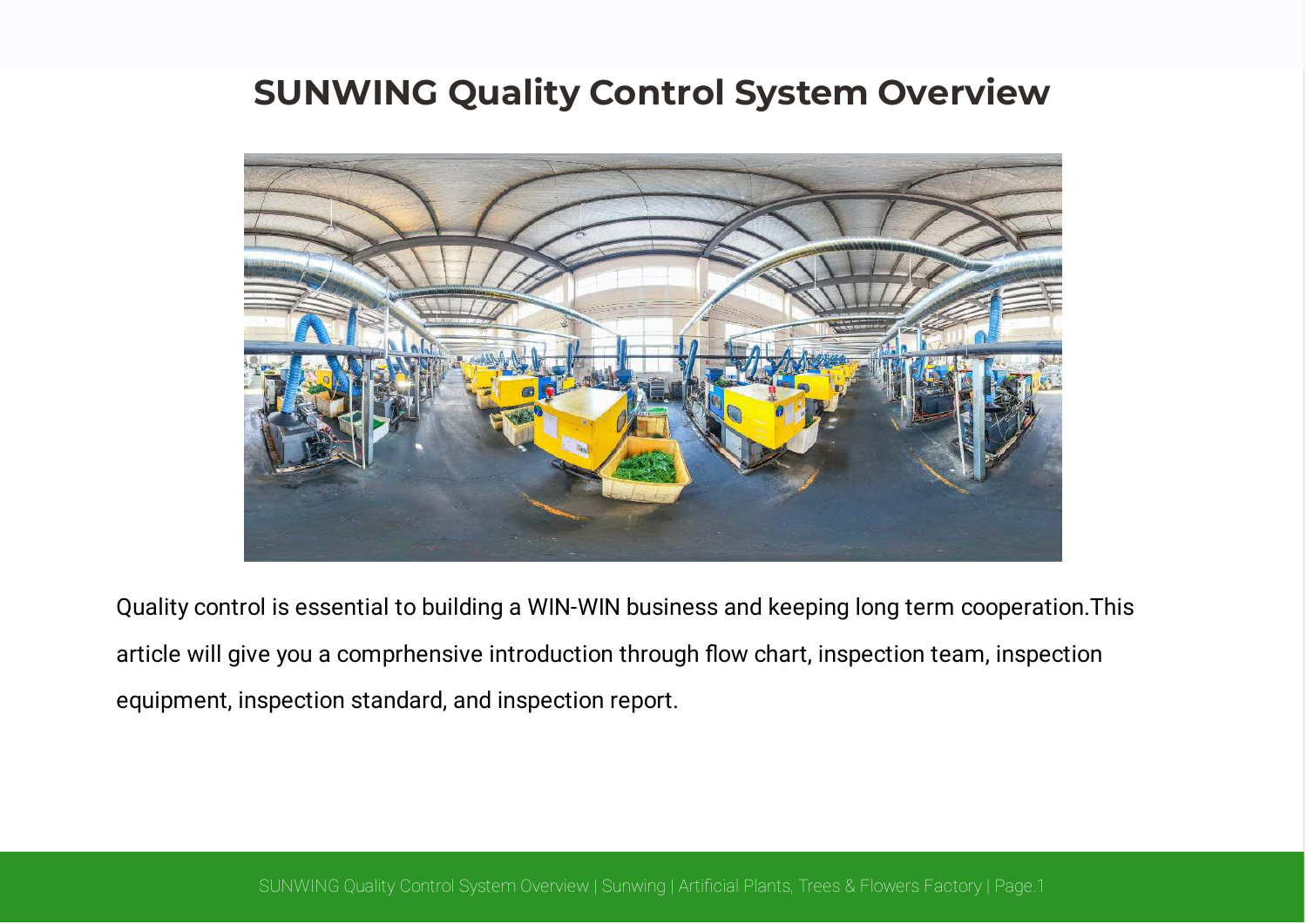# **Part.1 Quality Inspection Process**



#### **Quality Control Flow Chart**

### **Strict Quality Control System**

-Inspection for raw materials

-Production process inspection

-Sample inspection for mass production

#### **Final self-inspection**

Quality: Ensure the product meets the client's needs through the final sample inspection.

Packages: Ensure that the packaging is complete and clean, in line with customs transportation

requirements.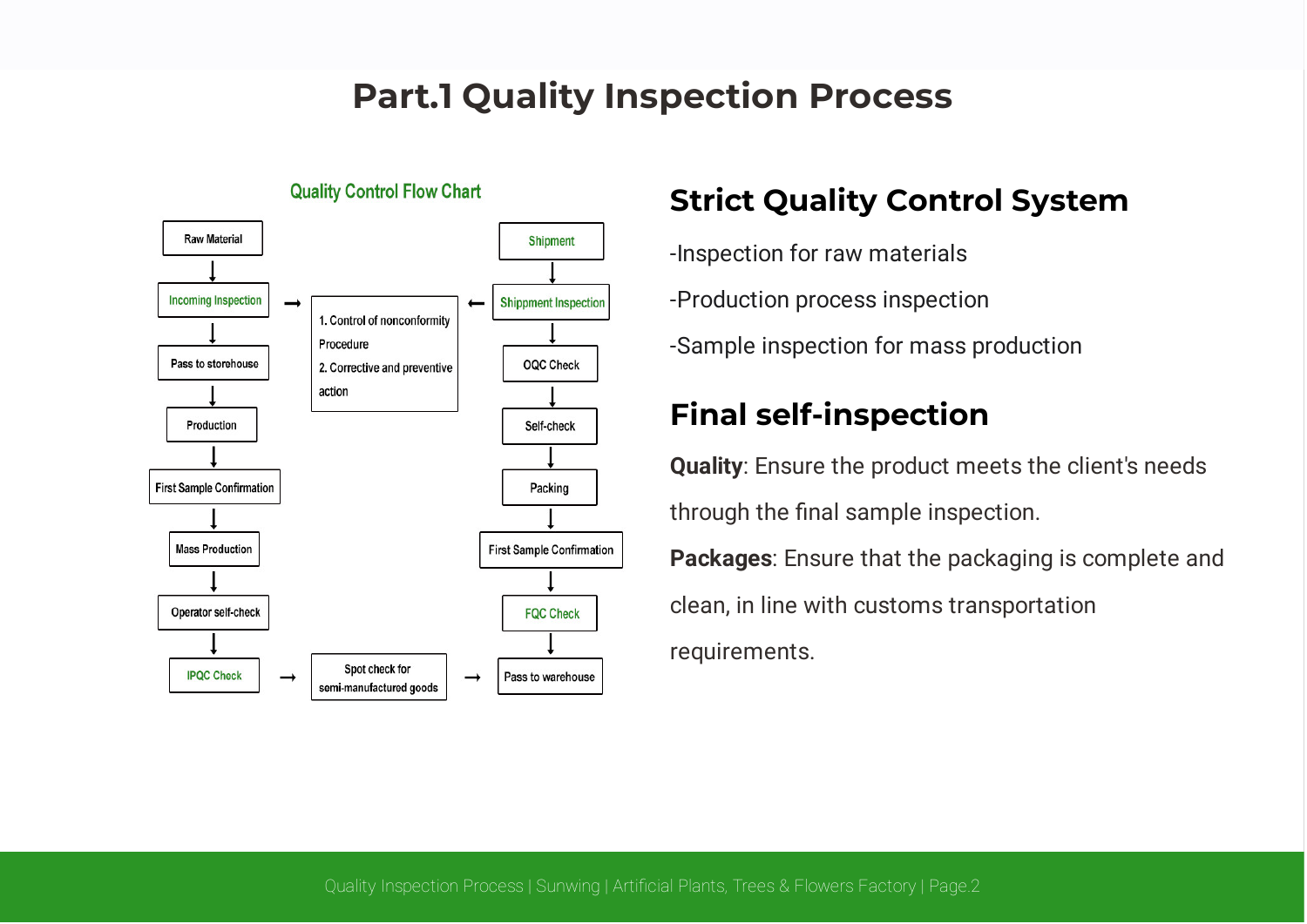|                                                | $T$ $R$<br>石气化泥<br>None of the factory |                                                                                |                       | 告页号:<br>Contract     | $197 - 8315$                |                                                                                                                           |
|------------------------------------------------|----------------------------------------|--------------------------------------------------------------------------------|-----------------------|----------------------|-----------------------------|---------------------------------------------------------------------------------------------------------------------------|
| ○ ※ 距数/卷板→                                     |                                        |                                                                                | 吸答形解:                 |                      | $207 - 9 - 6$               |                                                                                                                           |
| livier quantity<br>社会和数/卷数/                    |                                        |                                                                                |                       | Date:<br>预计监视 任期:    |                             |                                                                                                                           |
| Inspect quantity                               |                                        |                                                                                |                       | Leading date         |                             |                                                                                                                           |
| 发写<br>取业<br><b>Itims</b><br>Quantity<br>mation | 色样对比<br>Circuit<br><b>SOATTAOF</b>     | 叶方掉落/额报<br><b>视度 A. 原因</b><br>Definit Leaf &<br>quantity                       | 货号<br>11.00<br>matere | 数量<br>Quantity       | 色辉岩比<br>Calme<br>mpart Lair | 叶对掉医/减板<br>相度 4 周回<br>Bettern Jean &<br>questity                                                                          |
| 42.9<br>An I                                   |                                        | 盓<br>λĭ                                                                        |                       |                      |                             |                                                                                                                           |
| 168<br>$E = 1$                                 |                                        | rM-<br>1.11                                                                    |                       |                      |                             |                                                                                                                           |
| 知己<br>قتاع ا                                   |                                        | т                                                                              |                       |                      |                             |                                                                                                                           |
| 158<br>$4 - 17$                                |                                        |                                                                                |                       |                      |                             |                                                                                                                           |
| 包装 packing status                              |                                        |                                                                                |                       |                      |                             |                                                                                                                           |
|                                                |                                        |                                                                                |                       |                      |                             |                                                                                                                           |
| 特殊量术 Spotial requirement                       |                                        |                                                                                |                       |                      |                             |                                                                                                                           |
|                                                |                                        |                                                                                |                       |                      |                             |                                                                                                                           |
| 进址                                             | 后底                                     | 地头                                                                             | 95.18.7               |                      | 取准                          | 放纵数                                                                                                                       |
| Trim conher                                    | <b>Romeworkheim</b>                    | Shipping serk                                                                  | m<br>Ctn size         |                      | C                           | Quantits/rts                                                                                                              |
| $g_{\rm{rad}}$                                 |                                        | 45322432                                                                       |                       |                      | 7.314                       | 578                                                                                                                       |
| las b                                          |                                        | He H + 12                                                                      |                       |                      | 2. J.K                      |                                                                                                                           |
| ΔĿ                                             |                                        | $543357 + 14$                                                                  |                       |                      | 21.10                       |                                                                                                                           |
| 血云脑                                            |                                        | 1583236                                                                        |                       |                      | 274                         | 山                                                                                                                         |
|                                                |                                        |                                                                                |                       |                      |                             |                                                                                                                           |
| 输货属场情况汇总 Conclusion                            |                                        |                                                                                |                       |                      |                             |                                                                                                                           |
|                                                |                                        |                                                                                |                       |                      |                             |                                                                                                                           |
| 提会评定 Evalution Level                           |                                        |                                                                                | - 40                  |                      |                             |                                                                                                                           |
|                                                |                                        | <b>IR III</b>                                                                  | Burnet!<br>sith       |                      |                             |                                                                                                                           |
| を有調量                                           | $\overline{\phantom{a}}$               | Sat1x7<br>3ml                                                                  | defects               | ×                    | 不满意 not<br>satisfied.       | 总常不满意<br>limit                                                                                                            |
| Very:<br>metinfied                             |                                        |                                                                                |                       |                      |                             |                                                                                                                           |
| 鼻音通过                                           |                                        |                                                                                |                       |                      |                             | 化夹环糖、改正加出品、加固此影响交联的表情的一切后果由厂房负责                                                                                           |
|                                                |                                        |                                                                                |                       |                      |                             | Defects med to be fixed before shippent, all the costs that<br>resulted on delivery time should be burdened by excelence. |
|                                                | 数货通过,可以运出                              |                                                                                |                       |                      |                             |                                                                                                                           |
| produced                                       | Pass, shipping                         |                                                                                |                       |                      |                             |                                                                                                                           |
|                                                |                                        |                                                                                |                       |                      | 医老船期脊柱雕山起,从险由厂方负责           |                                                                                                                           |
|                                                | 科题严重。不再运出<br>Fall, no shipment         |                                                                                |                       | Incolumn by Tactors. |                             | If abigament without fis the defects, the risks and costs shall be                                                        |
|                                                |                                        | 往, 说知资源为不作为严品合格的最终活圈。                                                          |                       |                      |                             |                                                                                                                           |
|                                                |                                        | PS: This ispection report shall only be<br>the suference for products inspect. |                       |                      |                             |                                                                                                                           |

# **Part.2 Inspection Report**

Every inspection and production will be recorded for later reference. The acceptance audit shall be conducted regarding relatively defined check items.

All inspection procedures must be performed in accordance with the inspection standard. Products need to be improved or remade if any defect appears. The inspection records (for example, shipment samples, inspection report files, photos, ...etc.) will be kept in case any tracing is needed.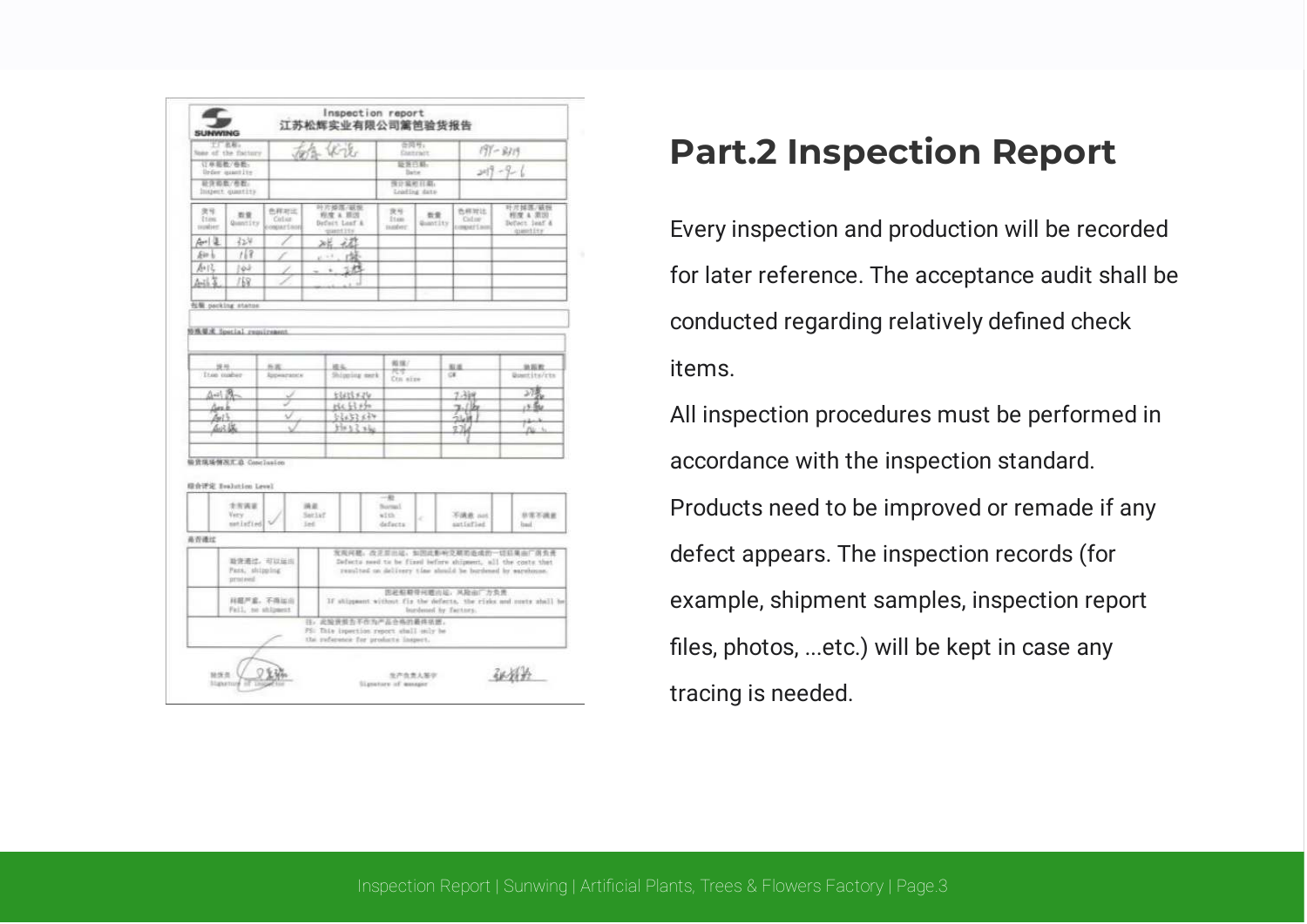# **Part.2 Inspection Team**

Sunwing has a professional inspection team responsible for the four quality control processes.



IQC: inspect raw material and preproduction



**IQC**: inspect raw **IPQC**: inspect product's **FQC**: finished products production process



are qualified



**FQC**: finished products **OQC**: check if package meet shipping requirments